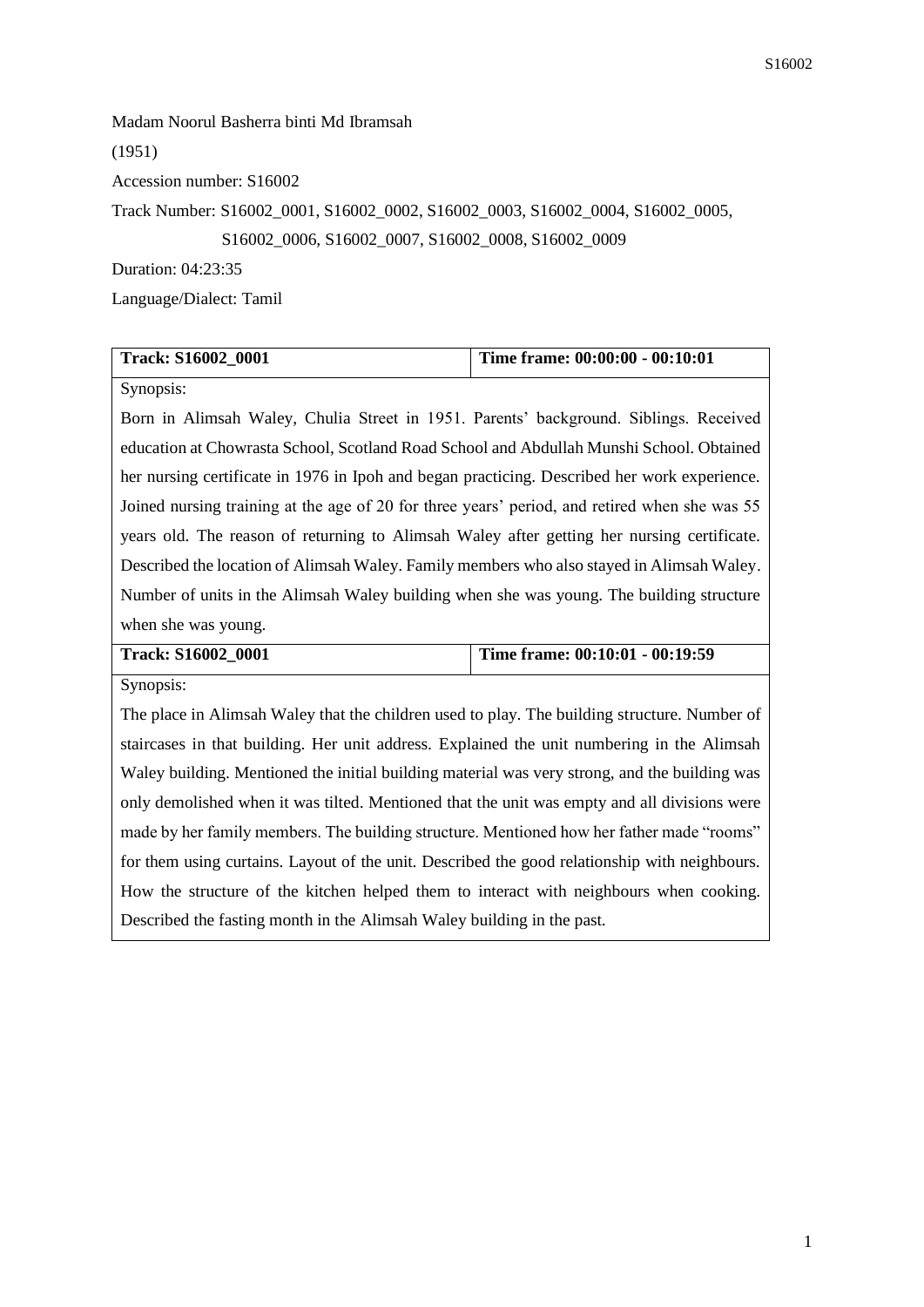| Track: S16002_0001                                                                            | Time frame: 00:19:59 - 00:31:03 |
|-----------------------------------------------------------------------------------------------|---------------------------------|
| Synopsis:                                                                                     |                                 |
| The surroundings of Alimsah Waley building. The mutual assistance amongst neighbours.         |                                 |
| The use of space in Alimsah Waley. Described the directions to other places in the town from  |                                 |
| Alimsah Waley. How did Alimsah Waley Mosque look like when she was young. Mentioned           |                                 |
| the usage of the hut built in the mosque area. Building materials of the hut. Described the   |                                 |
| person who bought the land and donated it to the Muslims. The house rent from her mother's    |                                 |
| time until now. Before and after renovation of the building. Minor repair done in the house.  |                                 |
| Described the bucket toilet system used in the past.                                          |                                 |
| Track: S16002_0002                                                                            | Time frame: 00:00:00 - 00:10:09 |
| Synopsis:                                                                                     |                                 |
| Described how as a kid she would react when night soil men came. Described her daily routine  |                                 |
| when she was a school girl. Described the mengaji (Quran study) class. Mentioned that usually |                                 |
| she would utilize her pocket money to buy food. Described spotting a famous actress           |                                 |
| Vaijthimala from her school who at that time was shopping at Tong Eik and she rushed there    |                                 |
| to see her. Her daily routine after school.                                                   |                                 |
| Track: S16002_0002                                                                            | Time frame: 00:10:09 - 00:22:43 |
| Synopsis:                                                                                     |                                 |
| Games played after school. Described childhood memories of game playing. Described food       |                                 |
| sold nearby Alimsah Waley when she was young. The time that the food hawker would come.       |                                 |
| How did the food sellers sell food from door to door. Described her favourite food. The food  |                                 |
| prices. Described how the Alimsah Waley residents spent their night. Described playing in the |                                 |
| rain. Felt sad for the children who lived in Alimsah Waley now as they had no places to play. |                                 |
| <b>Track: S16002 0003</b>                                                                     | Time frame: 00:00:00 - 00:10:03 |
| Synopsis:                                                                                     |                                 |
| Mentioned festivals that were celebrated at home. Elaborated on the Awal Muharram             |                                 |
| celebration at home. Described food cooking during the Awal Muharram celebration.             |                                 |
| Track: S16002_0003                                                                            | Time frame: 00:10:03 - 00:20:03 |
| Synopsis:                                                                                     |                                 |
| The food containers used to serve food during Awal Muharram. Places in Alimsah Waley          |                                 |
| where people used for prayers. Described ghee rice cooking. People who would usually cooked   |                                 |
| the ghee rice. Mentioned the ghee rice was so tasty that some people could just eat it with   |                                 |
| sugar. Mentioned that the imam would stay in the mosque in the olden days, until it was taken |                                 |
| over by the religious department. Decoration made for the Awal Muharram celebration.          |                                 |
|                                                                                               |                                 |
|                                                                                               |                                 |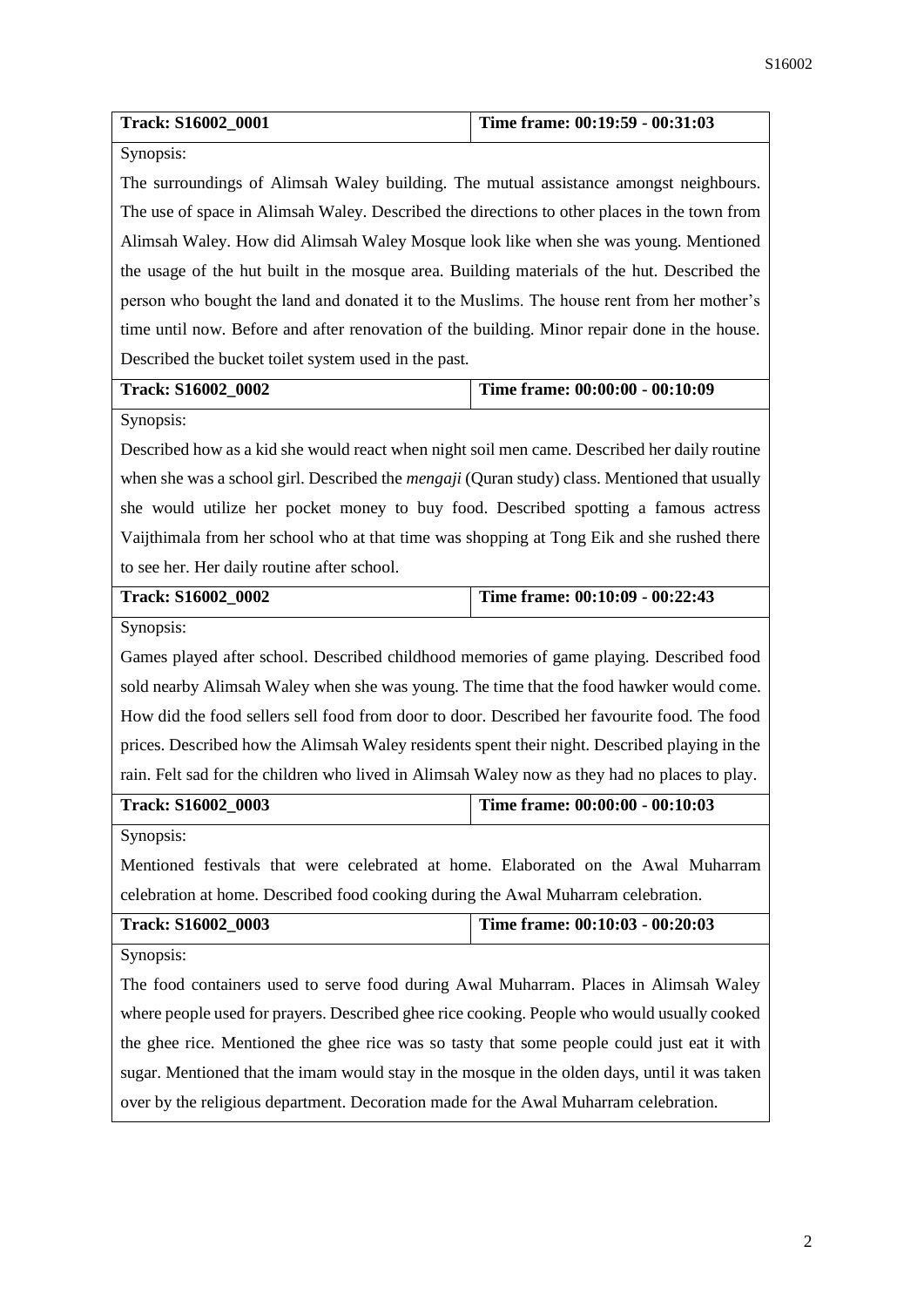| Track: S16002_0003                                                                                           | Time frame: 00:20:03 - 00:31:03 |
|--------------------------------------------------------------------------------------------------------------|---------------------------------|
| Synopsis:                                                                                                    |                                 |
| The duration of Awal Muharram celebration. What would she usually do during Awal                             |                                 |
| Muharram when she was a kid. Places where they would go and shop for garments. What                          |                                 |
| would men and women usually wear during Awal Muharam. Mentioned girls were not allowed                       |                                 |
| to go into the mosque during Awal Muharram until prayers were over. Described Ramadhan                       |                                 |
| in Alimsah Waley.                                                                                            |                                 |
| Track: S16002_0004                                                                                           | Time frame: 00:00:00 - 00:10:19 |
| Synopsis:                                                                                                    |                                 |
| Continued with the description of Ramadhan in Alimsah Waley. People who would take part                      |                                 |
| in <i>bubur lambuk</i> cooking in the past and present days. The space for bubur lambuk cooking.             |                                 |
| Ingredients used in the cooking of bubur lambuk. The distribution of bubur lambuk. The taste                 |                                 |
| of bubur lambuk. When would bubur lambuk be cooked. How she felt as a child during                           |                                 |
| Ramadhan. Cleaning work in the mosque for Hari Raya. Described Malam 27.                                     |                                 |
| Track: S16002_0004                                                                                           | Time frame: 00:10:19 - 00:20:06 |
| Synopsis:                                                                                                    |                                 |
| Food cooked during <i>Malam 27</i> . Target group for food donation during <i>Malam 27</i> . Decoration      |                                 |
| of lights during <i>Malam 27</i> . Mentioned <i>Malam 27</i> would be continued with <i>Tarawih</i> prayers. |                                 |
| Described the Raya eve. Why did she like Hari Raya. Clothes that her family members usually                  |                                 |
| wore for Raya. Described the Hari Raya celebration.                                                          |                                 |
| Track: S16002_0004                                                                                           | Time frame: 00:20:06 - 00:30:00 |
| Synopsis:                                                                                                    |                                 |
| How did people know about the arrival of Hari Raya in the past. Described putting on henna                   |                                 |
| upon knowing that Raya was coming. Food taken on Hari Raya. Described Hari Raya.                             |                                 |
| Described Vatteleh Appom, one kind of food taken during Hari Raya. Described food taken                      |                                 |
| during Hari Raya. Described the situation in Alimsah Waley during Hari Raya.                                 |                                 |
| Track: S16002_0004                                                                                           | Time frame: 00:30:00 - 00:39:44 |
| Synopsis:                                                                                                    |                                 |
| Mentioned the <i>imam's</i> role during Hari Raya. Described in details the Maulid Nabi celebration.         |                                 |
| People who would join the Maulid Nabi celebration. Described the Maulid Nabi celebration.                    |                                 |
| The differences between the Maulid Nabi celebrations in the past and in the present day.                     |                                 |
| Track: S16002_0005<br>Time frame: 00:00:00 - 00:18:01                                                        |                                 |
| Synopsis:                                                                                                    |                                 |
| Described her brother's wedding. Dishes served during her brother's wedding. Described in                    |                                 |
| details the wedding ceremony. How did other people help during the wedding ceremony.                         |                                 |
| Continued describing the wedding ceremony. Her feelings during the wedding ceremony.                         |                                 |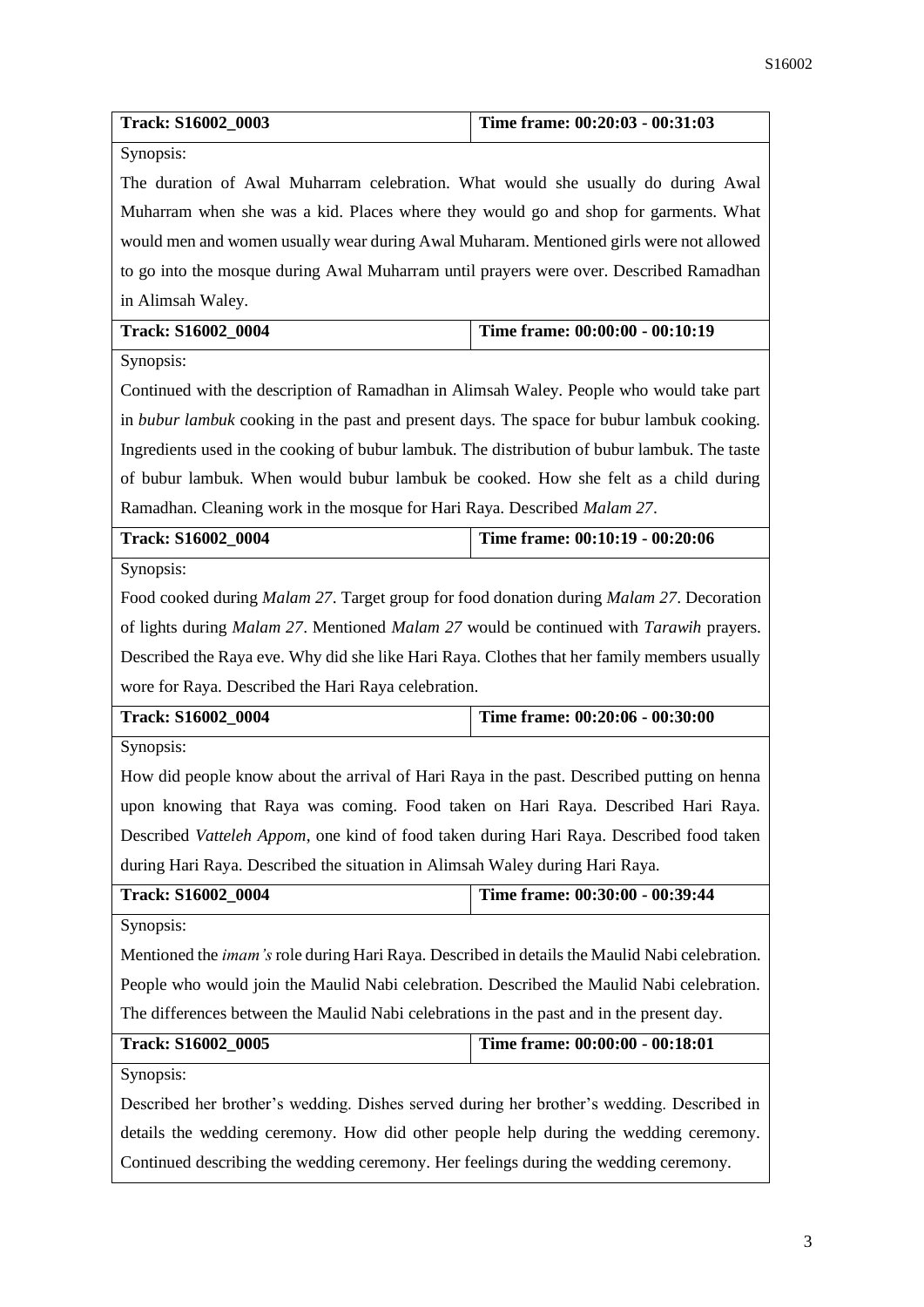| Synopsis:<br>Continued describing the wedding ceremony. Described neighbours' help in grinding henna. |  |
|-------------------------------------------------------------------------------------------------------|--|
|                                                                                                       |  |
|                                                                                                       |  |
| Where did they get the henna leaves from. Explained henna drawing for the bride and                   |  |
| bridegroom. Described food cooking and how neighbours would help. Places to buy food                  |  |
| ingredients for wedding. Transportation used for food ingredients delivery. Described the             |  |
| wedding ceremony. Mentioned names of the ceremonies.                                                  |  |
| Time frame: 00:10:06 - 00:20:08<br>Track: S16002_0006                                                 |  |
| Synopsis:                                                                                             |  |
| Decoration made in the house for her brother's wedding. Decoration in the wedding room.               |  |
| Places to shop for wedding room decorative ornaments. Dishes served on the wedding day.               |  |
| Mentioned time for wedding feast to set up. Described the preparation work. Space used to             |  |
| cook by the hired chef. Prayers and chants recited during her brother's wedding. Described            |  |
| work distribution amongst neighbours during her brother's wedding.                                    |  |
| Time frame: 00:20:08 - 00:31:03<br>Track: S16002_0006                                                 |  |
| Synopsis:                                                                                             |  |
| Mentioned the payment for the hired chef on the wedding day. What she did during her                  |  |
| brother's wedding. Spaces in Alimsah Waley used during her brother's wedding. Described               |  |
| the bridal dais. Described making <i>bunga telur</i> . Mentioned painting the house months before     |  |
| the wedding.                                                                                          |  |
| Time frame: 00:00:00 - 00:10:03<br>Track: S16002_0007                                                 |  |
| Synopsis:                                                                                             |  |
| Described preparation made in the house before wedding. Described informing the neighbours            |  |
| to get help from them before the wedding. Mentioned offering food and drinks to neighbours            |  |
| who came and helped cleaning the house. Mentioned when the house cleaning took place.                 |  |
| Performances on her brother's wedding. Described the <i>ronggeng</i> performance in details,          |  |
| including musical instruments used and clothes of the dancers. Mentioned famous songs at that         |  |
| time. Mentioned the <i>boria</i> performance during the wedding.                                      |  |
| Time frame: 00:10:03 - 00:20:53<br>Track: S16002_0007                                                 |  |
| Synopsis:                                                                                             |  |
| Described cleaning on the day after the wedding. Told that the male and female eating area            |  |
| during the wedding was separated. Cooking utensils and tableware used during the wedding.             |  |
| Cleaning of the house after wedding. Described making bunga telur and decorating it with              |  |
| flowers during her brother's wedding. Described getting grinding service during her brother's         |  |
| wedding.                                                                                              |  |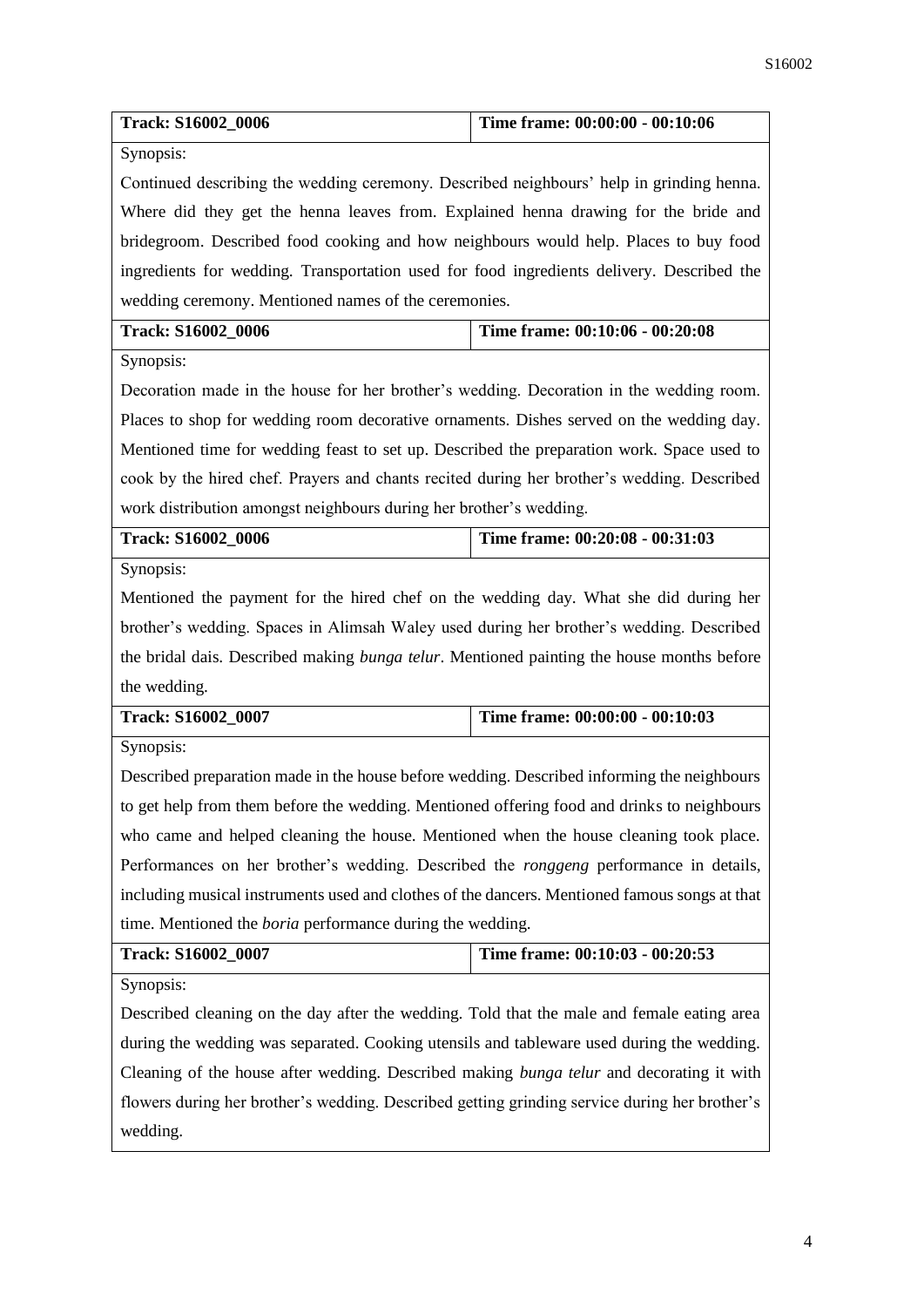| <b>Track: S16002 0007</b> | Time frame: 00:20:53 - 00:31:54 |
|---------------------------|---------------------------------|

Synopsis:

Transportation used to deliver ground food ingredients. Described how *sarbat* drink was made. People who ground the spices. Types of flowers hat people put on their hair buns on her brother's wedding day. Described the differences in the wedding ceremonies in the past and the present day. Described the bride's coming to the house before the wedding. Described the wedding ceremony.

|  | <b>Track: S16002 0008</b> | Time frame: $00:00:00 - 00:10:01$ |
|--|---------------------------|-----------------------------------|
|--|---------------------------|-----------------------------------|

Synopsis:

Left Alimsah Waley for Kampung Dodol in 1960 when the number of family members increased. Described how they maintained the unit in Alimsah Waley, and obtained a new unit when the whole building was rebuilt, and how she moved back to Alimsah Waley again. Mentioned Alimsah Waley building was rebuilt in around 1980, and she came back to stay in 2007. The house rent. How the Alimsah Waley residents were informed of the rebuilding plan. Usage of the unit after her family's moving to Kampung Dodol. Mentioned the registration of tenants in the Alimsah Waley building. Mentioned all tenants were moved to Sungai Pinang temporarily while Alimsah Waley was under reconstruction. Mentioned transportation allowance was given by the religious department (Pejabat Agama).

| <b>Track: S16002 0008</b> | Time frame: $00:10:01 - 00:20:00$ |
|---------------------------|-----------------------------------|
|                           |                                   |

Synopsis:

Amount of the transportation allowance given. The house rent in Alimsah Waley and cluster house in Sungai Pinang. The current house rent. Differences she felt when staying in the cluster house in Sungai Pinang and when staying in Alimsah Waley. Time taken for the reconstruction of Alimsah Waley. Their feelings when the reconstruction of Alimsah Waley finished. Why she was still happy to take up the Alimsah Waley house while many others decided not to. Described lots drawing to decide their house unit. How residents staying in Alimsah Waley had changed after she came back to stay in 2007.

| <b>Track: S16002 0008</b> | Time frame: 00:20:01 - 00:31:03 |
|---------------------------|---------------------------------|
| Synopsis:                 |                                 |

Described the changes in Alimsah Waley's structure after its rebuilding and how she felt about it. Payment for the rental. The changes in the new Alimsah Waley building structure compared to the old building. Compared the past and the present mosque.